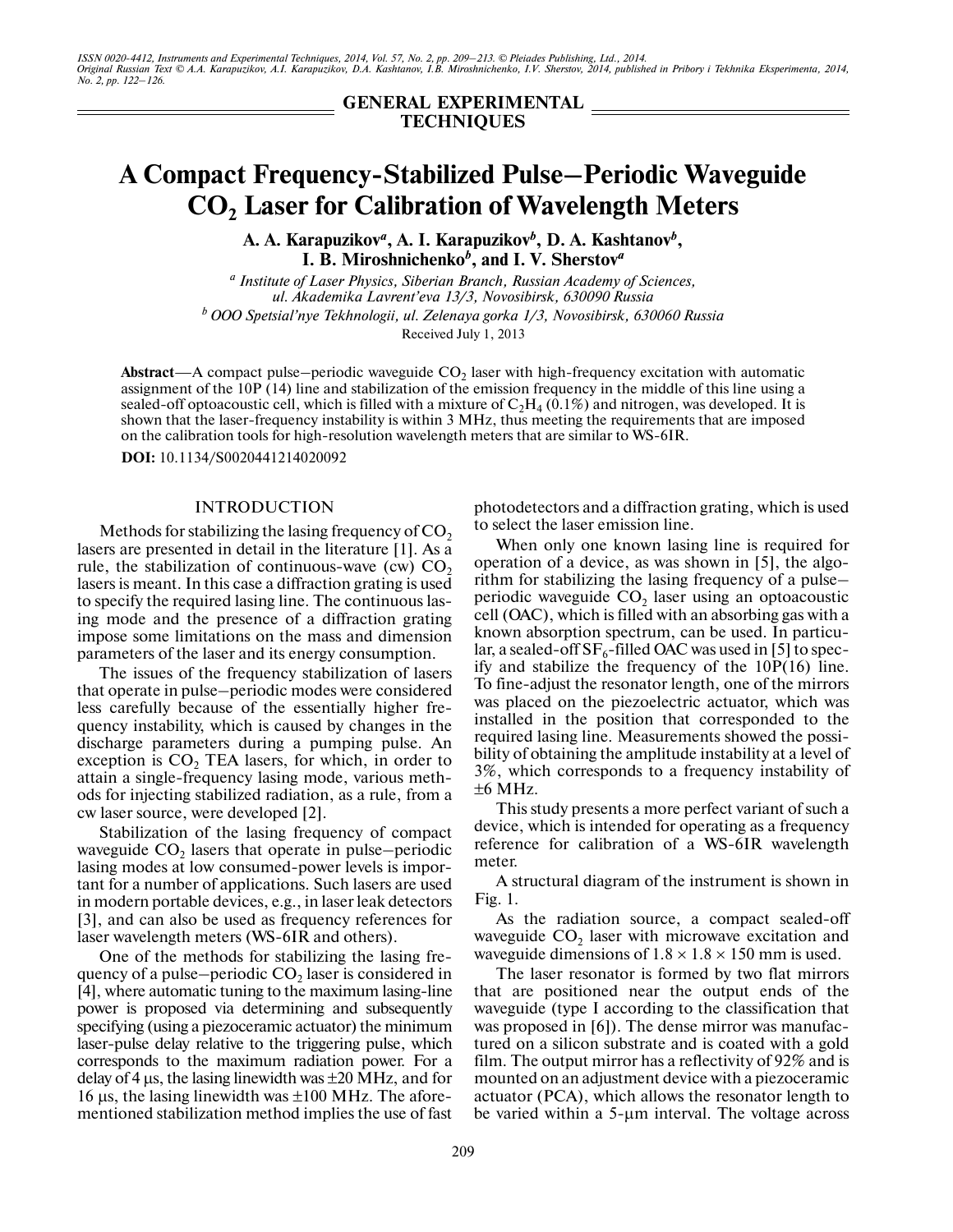

**Fig. 1.** Structural diagram of the instrument: (*OAC*) optoacoustic detector, (*HVA*) high-voltage amplifier, (*PCA*) piezoceramic actuator, (*ADC*) analog-to-digital converter, and (*PC*) personal computer.

the PCA is set with a PA97DR high-voltage amplifier in response to a microcontroller signal.

The laser is filled with a gas mixture of  $CO_2$ : N<sub>2</sub>: He =  $1: 1: 5 + 5\%$  Xe at an operating pressure of 40 Torr. The power of pumping pulses was up to 200 W, the power of lasing pulses was 8–10 W, and the average laser power was ~2 W.

The laser is tuned to the  $10P(14)$  line using a sealed-off nonresonance cell, OAC, which is filled with nitrogen with a small (0.1%)  $C_2H_4$  impurity. The OAC is 1 cm long and is sealed using zinc selenide win dows with antireflection coatings. An electret micro phone was placed on the cell case.

The laser operating mode is specified via the USB interface from a computer using a specialized control ler. In the operating mode, the duration of pumping pulses is 25 μs, the pulse repetition rates in the 10P(14)-line search and locking modes are 850 and 179 Hz, respectively, and the voltage at the actuator changes from 0 to  $-300$  V.

Signals from the optoacoustic detector *OAC* are dig itized using one of the channels of a computer-con trolled four-channel analog-to-digital converter (*ADC*), where the measurement results are subsequently pro cessed and displayed on the monitor.

The WS-6IR device is a highly sensitive compact wavelength meter for laser sources in a range of 2–11 μm and can operate with both cw and pulse–periodic laser radiation sources. The absolute accuracy of wave length measurements using WS-6IR is 200 MHz, and the resolution is 50 MHz. The WS-6IR was used to measure the wavelength of laser oscillation. Subse quently, it is planned to use the device described in this paper as a reference for calibrating new wavelength meters from the WS-6IR series.

## DESCRIPTION OF THE ALGORITHM FOR SEARCHING THE 10P(14) LASING LINE AND THE AUTOMATIC FREQUENCY CONTROL SYSTEM

According to [5], the necessity of holding a laser radiation line is based mainly on a change in the refractive index of the laser gaseous medium that results from a monotonic increase in both the temper ature and pressure inside the waveguide channel. As a result, a periodic change of the lasing lines occurs. The selection principle involving the determination and subsequent holding of the resonator-length range within the required line is generated. To provide the single-frequency lasing mode, it is essentially impor tant to excite the medium of the laser-radiation source with RF pulses with a duration of at most  $25-30 \,\mu s$  [7].

Let us perform a little comparative analysis of the  $SF<sub>6</sub>$  and  $C<sub>2</sub>H<sub>4</sub>$  absorption spectra using the HITRAN data (Fig. 2).

The nonresonance cell of the device is filled with a mixture of nitrogen with a small addition of a marker gas (~40–100 mln<sup>-1</sup> for  $SF_6$  and 1000 mln<sup>-1</sup> for  $C_2H_4$ ) and has the length  $l = 1$  cm. The optical thickness of such a cell can be considered small  $(\alpha l \le 1)$ . The OAC signal is then proportional to the product of the radia tion absorption coefficient  $(\alpha, \text{ cm}^{-1})$  by the laserpulse power.

In the most general case, the required line is selected by the substantial difference between the absorption coefficient at the reference line and those at other  $CO_2$ -laser oscillation lines in the vicinity of 10.6 μm.

The  $SF<sub>6</sub>$  absorption spectrum contains several lines with similar absorption coefficients (Fig. 2a). The las ing line can be stabilized by the OAC signal at the strongest absorption peak on the 10P(16) line. In this case, two neighboring peaks on the 10P(18) and 10P(20) lines strongly interfere. Apart from close val ues of the absorption coefficients, these lines are highly intense. In practice, the OAC signal level at the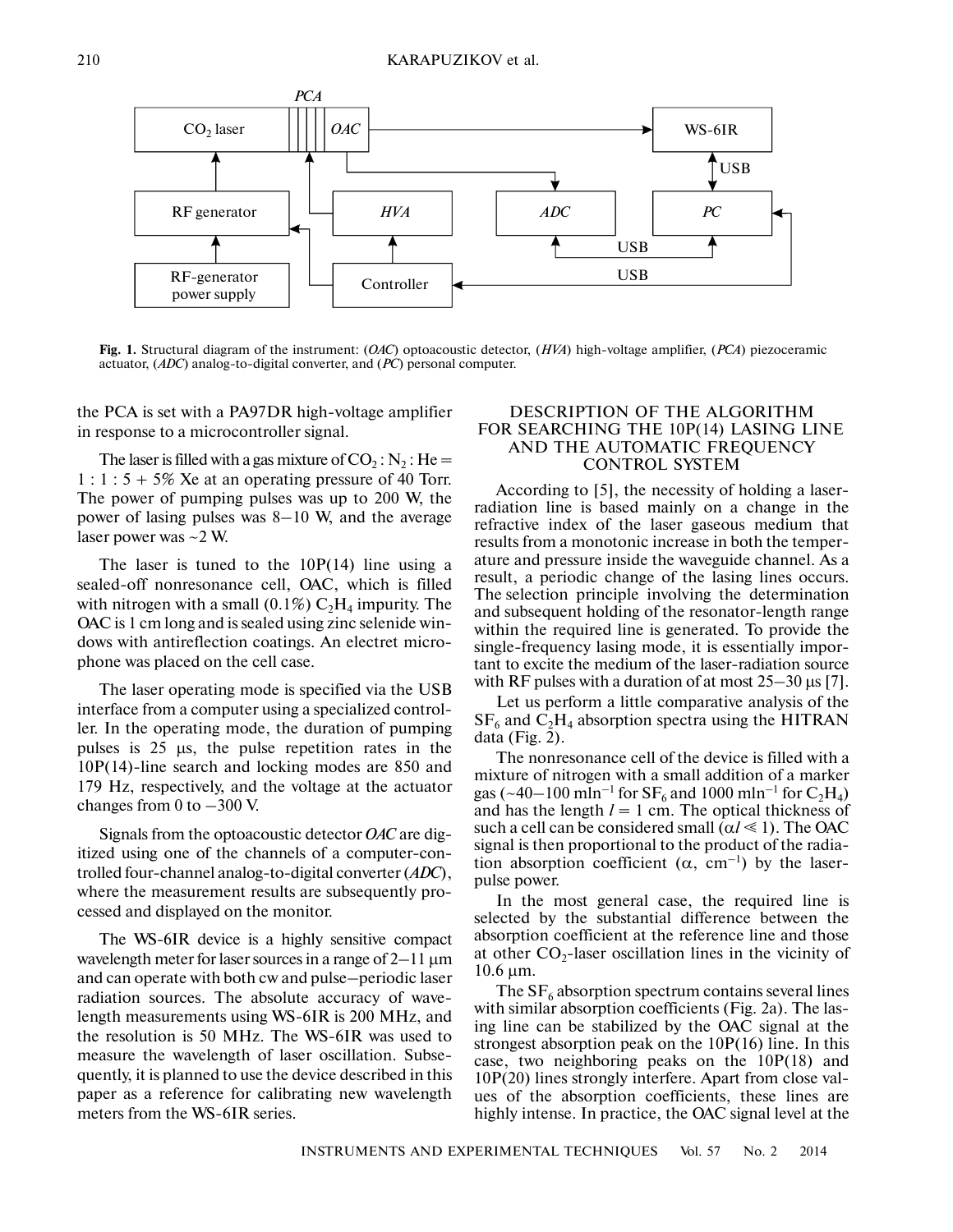

**Fig. 2.** (a)  $SF_6$  and (b)  $C_2H_4$  absorption spectra at the CO<sub>2</sub>-laser emission lines in the range of 943.9–961.5 cm<sup>-1</sup>.

10P(16) line exceeds the neighboring-line levels by a factor of at most 2–5. Therefore, in order to achieve the correct algorithm operation, periodic scanning of the laser-tuning contour must be performed until las ing is initiated at the 10P(16) line without the 10P(18) and 10P(20) lines within a single scan. In previous studies, a similar system in the form of a laboratory setup allowed us to attain a 10P(16)-line stabilization mode within 3–5 min.

The ethylene absorption spectrum in the region 943.9–961.5  $cm^{-1}$  contains one clearly pronounced peak on the 10P(14) line (Fig. 2b). Because there is no competition with the neighboring lines (the line absorption coefficients at the 10P(14) line and neigh boring lines differ by factors of 8–10), the laser stabi lization algorithm can operate merely under the con dition that the  $10P(14)$  line is present in the tuning contour. During the practical realization, the waiting time of the stabilization-algorithm operation when changing from  $SF_6$  to  $C_2H_4$  remained virtually unaltered (3–5 min), although the laser length decreased from 225 to 150 mm.

Figure 3 illustrates the process of attaining the sta bilization mode of the 10P(14) lasing line.

When the line-stabilization algorithm is initiated, a periodic variation in the voltage level across the PCA is performed and the OAC-signal shape and amplitude are simultaneously analyzed. The time interval of one laser-contour tuning cycle is designated with dashed lines in Fig. 3. In each new scan, a gradual increase in the OAC-signal amplitude is observed. This means that due to periodic thermal processes inside the laser resonance volume, the 10P(14) lasing line gradually arises in the emission spectrum.

When the 10P(14) line is fully included in lasing, the curve of the dependence of the OAC signal on the resonator length is virtually a solitary peak (in Fig. 3, the OAC signal from the  $10P(14)$  line is denoted with number *2*), which is accompanied by several weaker signals from other lines. If the amplitude of this peak exceeds the maximum background signal from other lines by a factor of 10 (in Fig. 3, such an OAC signal is denoted with number *1*), the 10P(14)-line searching algorithm terminates and the laser changes to the operating mode at high off-duty factors.

In Fig. 3, after the 6th minute of the 10P(14)-line searching algorithm, the amplitude of OAC signal *1* exceeded the nearest background signal *2* by a factor of 50, and the searching algorithm stopped its operation (the off-duty factor of the laser operation automati cally changed from 47 to 235). The necessary and suf ficient ratio of the signal amplitudes of no less than 10 is chosen in accordance with the earlier presented the oretical estimates.

To provide the long-term operation at the 10P(14) line after the operation of the searching algorithm and choose the required voltage at the actuator  $(U_{\text{bas}})$ , an operator can activate the automatic frequency-control (AFC) system. In this case, in response to a control signal from an external program of the PC, the micro controller begins to sequentially increase and decrease



**Fig. 3.** OAC signal during operation of the 10P(14)-line searching algorithm. Dashed lines denote the time interval of one laser-contour tuning cycle.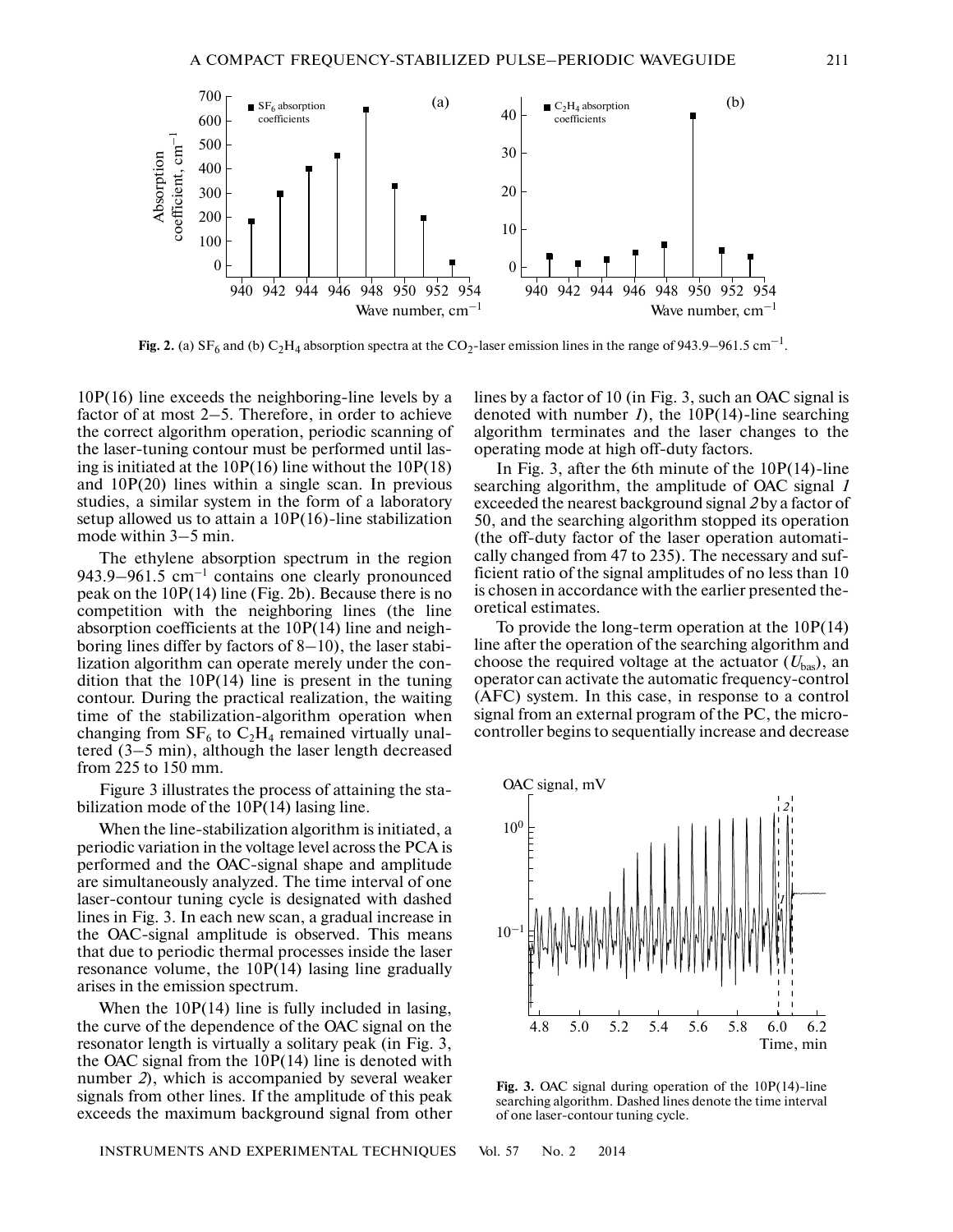

Fig. 4. WS-6IR signal during laser operation in the 10P(14)-line stabilization mode.

 $U_{\text{bas}}$  by the value  $U_{\text{add}}$ . The voltage is corrected once a second using the formula

$$
U_{\text{bas}} = U_{\text{bas}} + U_{\text{add}} \frac{sdl - sdr}{sdl + sdr},
$$

where *sdl* and *sdr* are the OAC signals at the points  $U_{\text{bas}} - U_{\text{add}}$  and  $U_{\text{bas}} + U_{\text{add}}$ , respectively.

To determine the correct value of  $U_{\text{add}}$ , let us theoretically estimate the possible width of the laser-fre quency variation during operation of the AFC system.

The spectral-line width for the Lorentz broadening mechanism is found from the formula [8]

$$
\Delta v_L = 5.7 \times 10^4 (P_{\text{CO}_2} + 0.73 P_{\text{N}_2} + 0.6 P_{\text{He}}) \sqrt{\frac{300}{T}}, \quad (1)
$$

where  $P_{\text{CO}_2}$ ,  $P_{\text{N}_2}$ , and  $P_{\text{He}}$  are the partial pressures (in Pa) of carbon dioxide, nitrogen, and helium in the working mixture, respectively, and *Т* is the absolute temperature of the working mixture (as a rule,  $\sim$ 450 K).

For the calculated laser, the working-mixture pres sure is 40 Torr. The calculation using formula (1) yields 4.13 MHz/Torr, and the laser-radiation linewidth is then equal to ~165 MHz. Let the amplitude of the voltage vari ation at the PCA during operation of the AFC system be 9.3 V or 0.148 μm (in wavelengths). In this case, the accu racy of holding the line center is 0.148  $\mu$ m/10.532  $\mu$ m  $\times$  $100\% = 1.41\%$  or  $1.41\% \times 165$  MHz = 2.33 MHz.

## EXPERIMENTAL TEST OF THE ACCURACY OF HOLDING THE LASER-EMISSION FREQUENCY AT THE 10P(14) LASING LINE USING THE WS-6IR WAVELENGTH METER

The results of a practical experiment on the assess ment of the laser-stabilization accuracy at the 10P(14) line using the WS-6IR wavelength meter are presented in Fig. 4.

The laser operated in the line-stabilization mode for 1 h. Figure 4 shows that the wavelength is  $10.532 \mu m$ , and the variation of this value is  $\pm 3$  MHz (the plot with an enlarged scale), which properly agrees with the the oretical estimate.

Relatively large WS-6IR-signal surges are associ ated with thermal noises of the photodetector that is included in the structural scheme of the wavelength meter. When the line-holding accuracy was evaluated, only the central part of the signal was taken into con sideration.

#### **CONCLUSIONS**

This study presents a compact frequency-stabilized pulse–periodic  $CO<sub>2</sub>$  laser for calibrating wavelength meters. The stabilization of the  $10P(14)$  lasing line is performed using an external sealed-off nonresonance